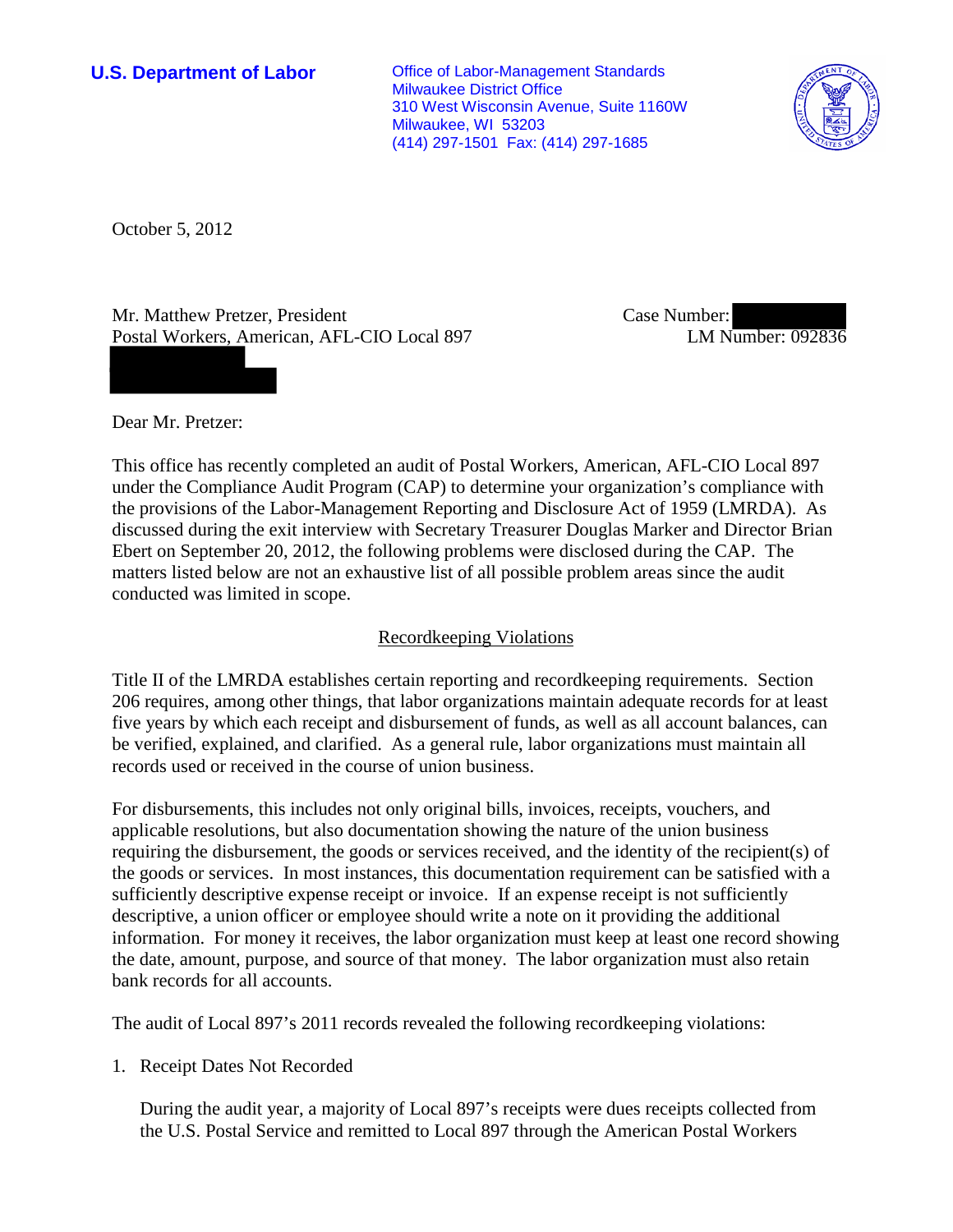National Union. These receipts were electronically deposited into Local 897's checking account; therefore, the date the money was received by Local 897 was the same date that it was deposited into its checking account. Local 897 recorded its receipts in QuickBooks financial software; however, the receipt dates recorded in QuickBooks were not always consistent with the deposit dates. Mr. Marker indicated that the receipt dates recorded in QuickBooks were sometimes the entry date rather than the date the monies were received. Receipts records must show the date of receipt. The date of receipt is required to verify, explain, or clarify amounts required to be reported in Statement B (Receipts and Disbursements) of the LM-3. The LM-3 instructions for Statement B state that receipts must be recorded when money is actually received, and disbursements must be recorded when money is actually paid out. Failure to record the date money was received could result in reporting some receipts for a different year than the one in which they were received.

## 2. Per Diem Payments

Expense vouchers prepared by officers who traveled on union business are not adequate because the vouchers do not identify the locations traveled to and do not identify the total amount of per diem claimed for each date. During 2011, Local 897 disbursed funds totaling more than \$1,960 to officers for per diem for union related travel. Article XI, Section 1 of the local bylaws dated October 2010 provides that officers and employees of Local 879 "shall be reimbursed the full cost of their accommodations per day (receipted), plus be paid per diem for meals and incidentals based on the General Services Administration (GSA) Standard Method for Travel Allowances." GSA per diem rates vary based on the city to which one is travelling. This information is available on the GSA website at: [http://www.gsa.gov/portal/category/21287.](http://www.gsa.gov/portal/category/21287) The vouchers show that claims for per diem are calculated in quarterly increments (four quarters per day) and Messrs. Ebert and Marker stated that claims for per diem payments are calculated based upon an individual's departure and return times. Therefore, if an officer is only in travel status for part of a day, he/she only receives a partial per diem payment for that day. However, the expense vouchers identify for each trip only the total number of quarters of per diem claimed for the trip, and not the amount of per diem claimed for each date in travel status.

In the case of travel expenses, records must be retained that identify the dates of travel, the locations traveled to and from, the date and amount of each individual expense claimed, and the union business purpose of travel.

#### 3. Credit Card Expenses

Local 897 did not retain adequate documentation for credit card expenses incurred by union officers totaling at least \$2,600. Although the union routinely maintained the monthly credit card statements, supporting documentation for specific charges such as charges for office supplies or picnic door prizes for the annual picnic was not maintained.

As noted above, labor organizations must retain original receipts, bills, and vouchers for all disbursements. The president and treasurer (or corresponding principal officers), who are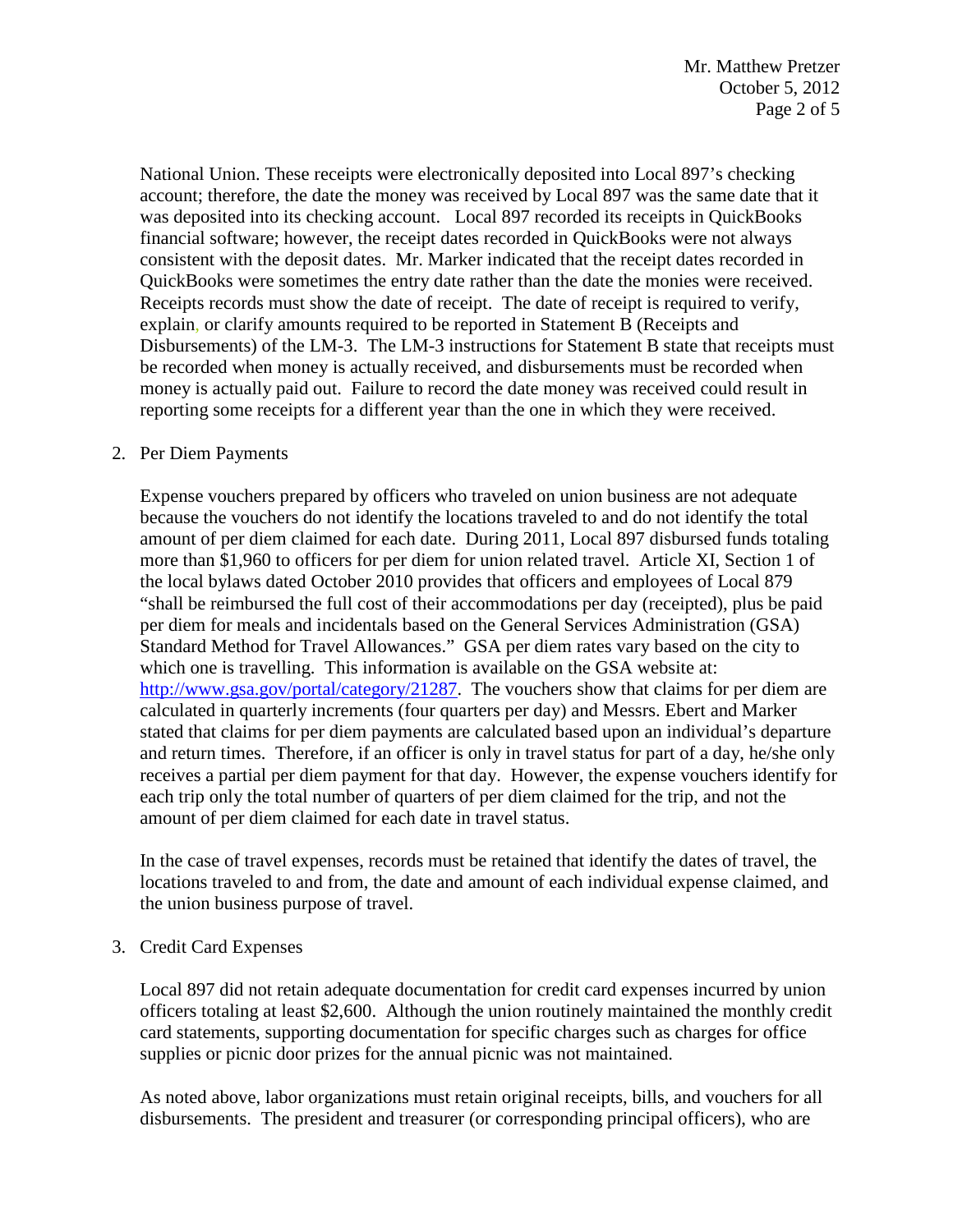required to sign your union's LM report, are responsible for properly maintaining union records.

Based on your assurance that Local 897 will retain adequate documentation in the future, OLMS will take no further enforcement action at this time regarding the above violations.

# Reporting Violations

The audit disclosed a violation of LMRDA Section 201(b), which requires labor organizations to file annual financial reports accurately disclosing their financial condition and operations. The Labor Organization Annual Report Form LM-3 filed by 897 for the fiscal year ended December 31, 2011, was deficient in the following areas:

## 1. Disbursements to Officers

Local 897 did not include some reimbursements to officers totaling at least \$1,700 in the amounts reported Item 24 (All Officers and Disbursements to Officers). Local 897's QuickBooks general ledger indicates that officers were reimbursed over \$2,000 for expenses such as per diem, mileage, and the purchase of office supplies; however, only \$225 was reported in Column E. (Allowances and Other Disbursements) of Item 24. Mr. Marker stated that he reported only mileage payments to officers in Item 24, and the remaining reimbursed expense payments were included in the amounts reported in either Item 48 (Office and Administrative) or Item 54 (Other Disbursements).

Most direct disbursements to Local 897 officers and some indirect disbursements made on behalf of its officers must be reported in Item 24. A "direct disbursement" to an officer is a payment made to an officer in the form of cash, property, goods, services, or other things of value. See the instructions for Item 24 for a discussion of certain direct disbursements to officers that do not have to be reported in Item 24. An "indirect disbursement" to an officer is a payment to another party (including a credit card company) for cash, property, goods, services, or other things of value received by or on behalf of an officer. However, indirect disbursements for temporary lodging (such as a union check issued to a hotel) or for transportation by a public carrier (such as an airline) for an officer traveling on union business should be reported in Item 48 (Office and Administrative Expense).

# 2. Acquire/Dispose of Property

Item 13 (During the reporting period did your organization acquire or dispose of any assets in any manner other than by purchase or sale?) should have been answered, "Yes," because Local 897 gave away gift cards totaling more than \$2,000 to members at the annual picnic and at quarterly drawings during membership meetings. The type and value of any property received or given away must be identified in the additional information section of the LM report along with the identity of the recipient(s) or donor(s) of such property. For reporting purposes, each recipient need not be itemized. Recipients can be described by broad categories, if appropriate, such as "members" or "new retirees."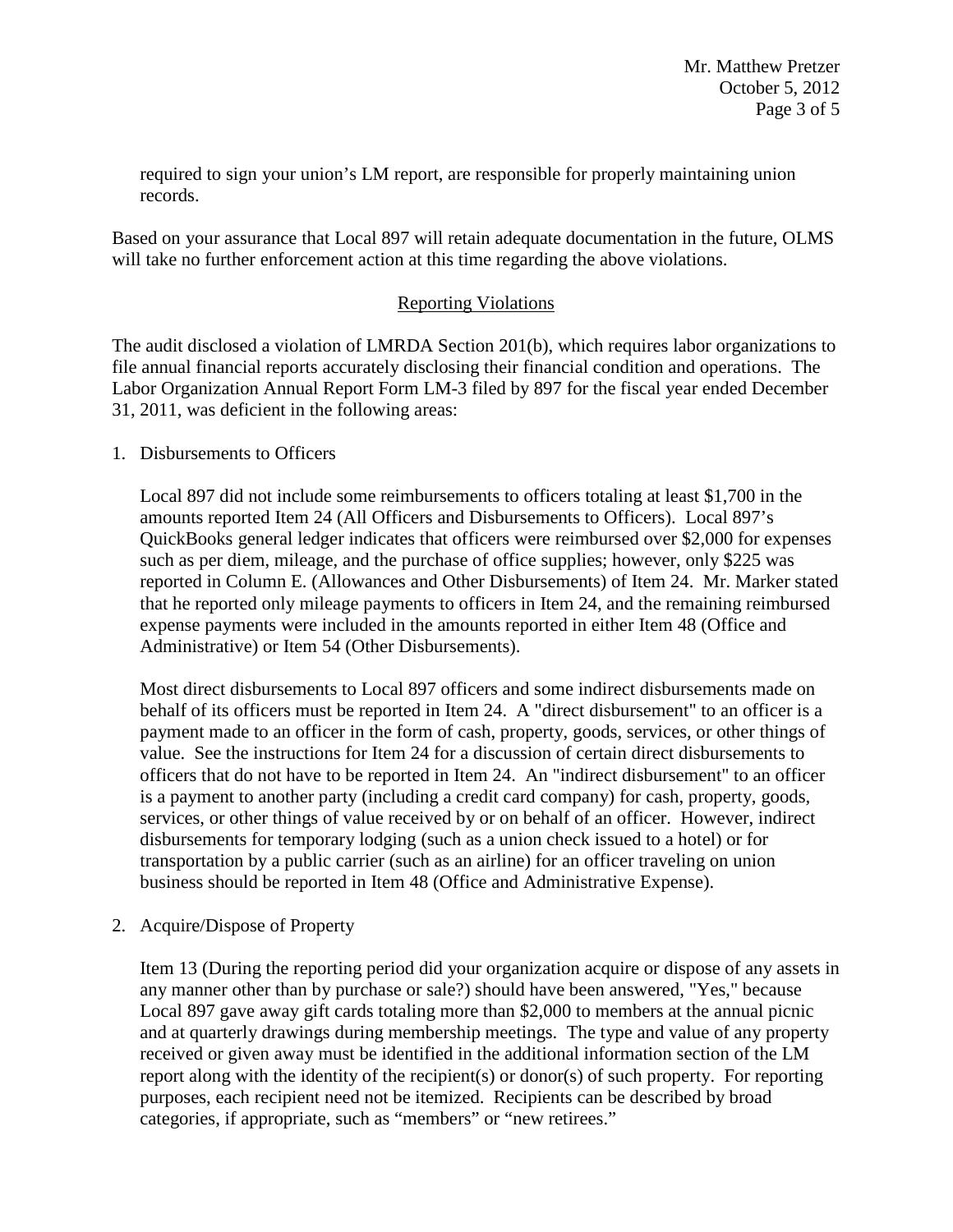Mr. Matthew Pretzer October 5, 2012 Page 4 of 5

### 3. Fixed Assets

During the audit year, Local 897 purchased several fixed assets, including a laptop computer, two printers, and a monitor, totaling more than \$900. However, Local 897 reported \$0 in Item 52 (Purchase of Investments and Fixed Assets). Mr. Marker advised that he erroneously reported these purchases in either Item 48 (Office and Administrative) or Item 54 (Other Disbursements). However, as noted in the LM-3 instructions disbursements for the purchase of fixed assets must be reported in Item 52.

In addition, the purchase of the fixed assets must also be reflected in Statement B (Receipts and Disbursements) of the LM-3 report. Local 897 failed to include the purchases during 2011 in the amounts reported in Item 29 (Fixed Assets). Local 897 reported \$660 in both Item 29(a) (Fixed assets at beginning of reporting period) and 29(b) (Fixed assets at end of reporting period). Page 11 of the LM-3 instructions provides that the book value of all fixed assets, including land, buildings, automobiles, and office furniture and equipment owned by your organization must be reported in Items 29(a) and 29(b) at the beginning and end of the year respectively. The book value of fixed assets is cost less depreciation.

I am not requiring that Local 897 file an amended LM report for 2011 to correct the deficient items, but Local 897 has agreed to properly report the deficient items on all future reports it files with OLMS

#### Other Issue

Spending Policies/Financial Oversight

Article X, Section 1 of the Local 897 bylaws states that the local is to keep "expenditures within the income derived from the dues of this local. After the budget is adopted, the Executive Board may request to exceed a spending limit…The request will need a majority vote of the members present at a General Membership meeting to pass." Section 2 further requires that a budget be prepared in even numbered years and submitted by the executive board to the general membership for approval at a General Membership meeting.

The audit found that Local 897 had approved annual budgets, but disbursed funds that exceeded the total budgeted disbursements and exceeded the local's revenue in 2011 by more than \$12,000. However, there is no evidence in the meeting minutes that the membership approved an increase in spending as required by the bylaws. OLMS recommends that unions routinely review financial records and any internal budgets to ensure compliance with internal authorization policies and to ensure effective internal controls over union receipts and disbursements.

I want to extend my personal appreciation to the Postal Workers Local 897 for the cooperation and courtesy extended during this compliance audit. I strongly recommend that you make sure this letter and the compliance assistance materials provided to you are passed on to future